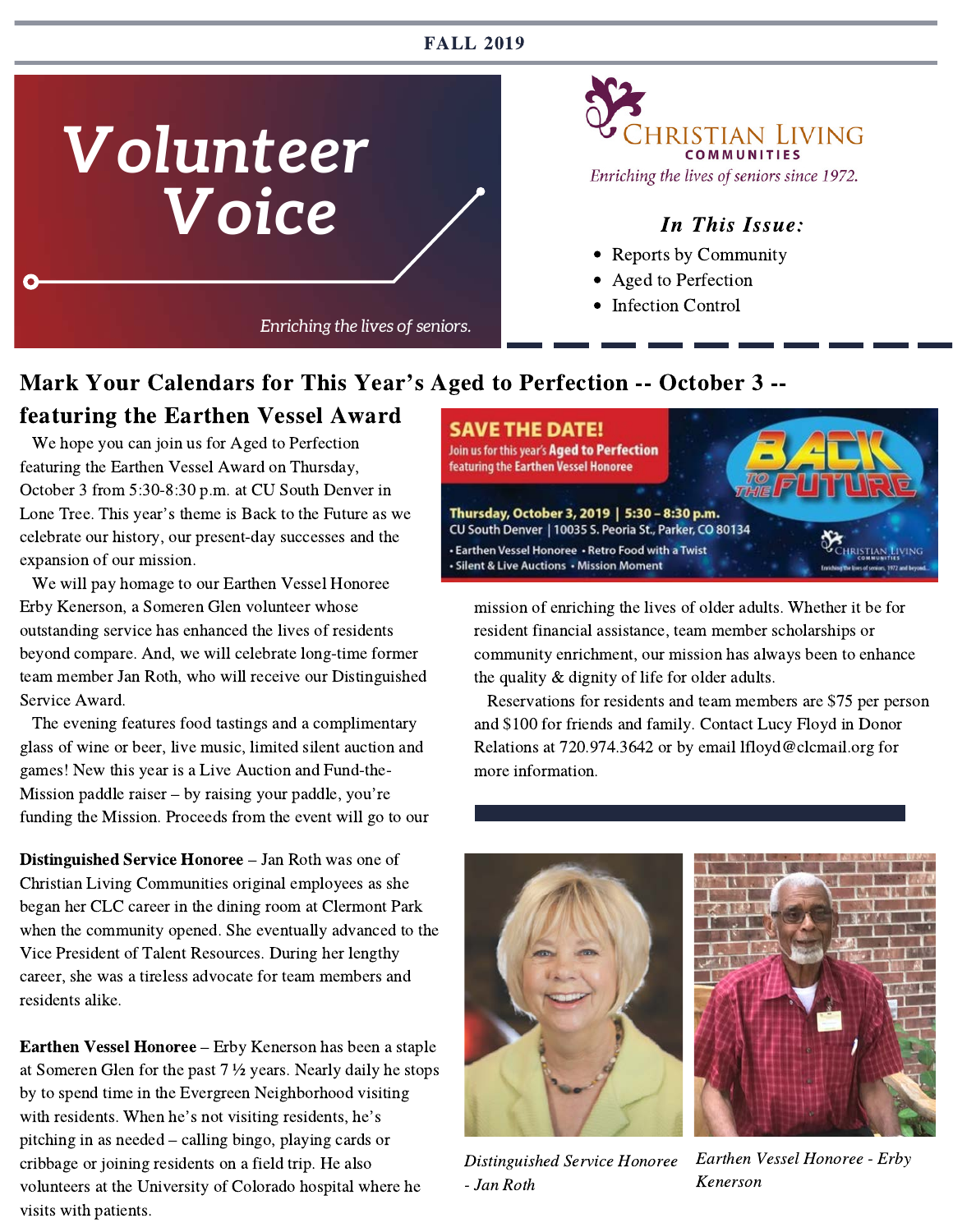#### Youth Making a Difference

 A big thank you goes out to the Boys Team Charity (young men and their parents) who came in weekly during the summer and cleaned all the patio tables/chairs in all of our seven patios at Holly Creek. They did an awesome job making sure everyone had a clean table to eat on!!

# Garage Sale Without a Garage

 The Holly Creek Garage sale minus the garage was a big success this summer. The Hospitality and Volunteer Committees sponsored the event. A total of \$800 was made in two days. All proceeds were deposited to the Volunteer Wish List Fund to be used to benefit the residents of Holly Creek. We



want to thank all those that donated to the sale and also those that shopped the sale. Thank you to all the great volunteers who helped setup and take down the sale as well as oversee sales for two days. We also thank Linda Platt's daughter and son-in-law for hauling all the leftovers to ARC for us! We will look at having another sale next year in the Spring! In the meantime, there is SAVVY SECONDS for all those items that you no longer need or want. You also just might find a treasure there so come check us out!!

#### Savvy Seconds

 Savvy Seconds is open again every Friday from 11:30-2:30 on 3rd floor south. We took the month of August to clean out, organize, and refresh Savvy Seconds so we could make room for new items! We take donations every weekday but Thursday. Please contact Kitty Dobbs, 5616, if you have a donation/question or come by when we are open on Fridays. We take the following items in good condition and clean: small appliances, kitchen utensils, dishes and glassware, decorative items, small lamps, small frames, purses, games, jewelry, gift items or small furniture that can be easily moved.

 Items that we are unable to take are: clothing, bedding, towels, pillows, and outdated electronics.

 All proceeds from Savvy Seconds benefit the residents of Holly Creek.

# Holly Creek Pen Pal Program Starts Soon!

 The 2nd graders from Cherry Hills Christian School would like to be your pen pal! This will be the 8th year that we have partnered with Cherry Hills for the pen pal program.

#### Volunteer Opportunities

- Suites Bingo Caller Thursdays 3:00-4:00 pm. Weekly or every other week.
- Concierge Subs Relieve concierge for lunch
- Games Sundays 2 pm Flexible on which Sundays
- Flower arranging or delivering As needed

Please contact Kitty Dobbs (kdobbs@clcmail.org or 5616) for more info on these volunteer opportunities.

#### Annual Service Day

 Holly Creek welcomed volunteers from the Summit Church, who returned again this year for their Annual Service Day to help in our Suites Gardens. It was a great group of eight who cleaned planting containers and utensils, hauled garden trash, watered plants, and dusted throughout the main areas in Holly Creek. They even filled their van with a large donation to ARC which they dropped off for us! Thank you, Summit Church, for sharing your time and talents with Holly Creek.



The children really look forward to exchanging letters with our residents. The school takes care of all the pickup and delivery so stamps are not needed! We will start in October and write a monthly letter. We will finish with a special visit by your pen pal the end of April. This is a wonderful way to make a difference in a child's life.

 If you would like to be a pen pal or just want more information, please contact Kitty Dobbs, 5616.

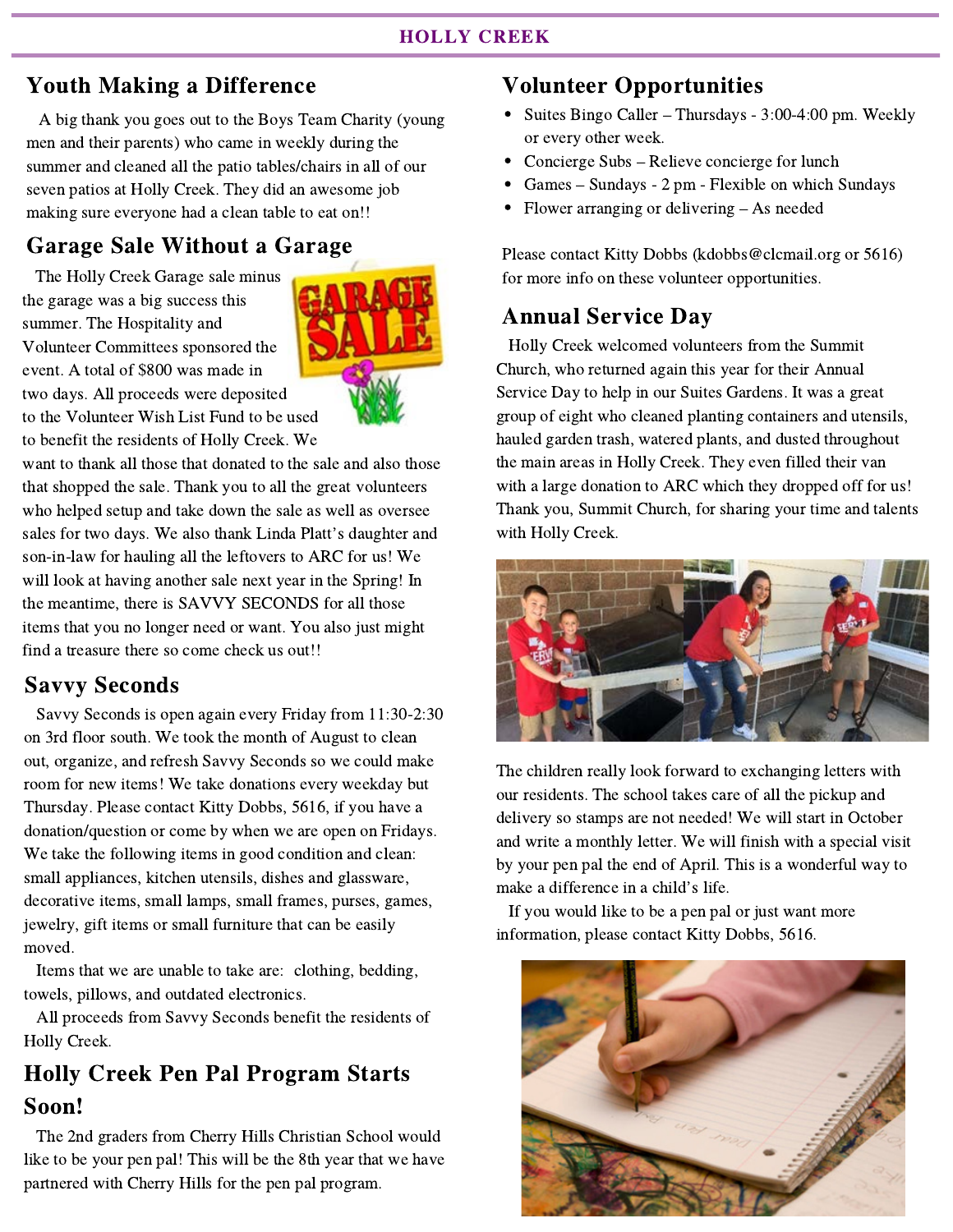#### Volunteer Spotlight: Emilie Wiersma



 Emilie is the type of person who contributes as much as she can and as often as she can to everything she does. She truly loves life and all the beauty and wonder that blesses us. Her volunteer spirit and involvement at Clermont Park is nothing new. After retirement, Emilie and her late

husband, Ralph, dedicated many years to World Renew. This humanitarian agency focuses on worldwide community development and disaster response. Their volunteer service led them to areas in need of rebuilding all throughout the United States. Their love of travel continued through the years and they visited several wonderful countries all across the globe. But, Emilie still can truthfully say that fishing vacations at Lake City are as special as they come! She still loves birdwatching as a favorite pastime.

 At Clermont Park, Emilie can be found volunteering in the Health Suites, lending a hand on outings, volunteering in the Boutique, wrapping silverware, and assisting with community events. Her energy and humor make her great company and someone you should get to know. She is friendly, honest and one of the most compassionate folks around. We are so happy that she makes Clermont Park her home.

#### Infection Control

 We want to thank all of our volunteers for helping us control the spread of infection at our communities. Since we are in the height of the season for illness, please remember the following:

- Volunteers have a responsibility to help prevent and control the spread of infection. If you are not feeling well, have a cold or flu symptoms, please call us and reschedule your visit.
- Hand-Washing is the single most important step we can take to prevent the transfer of infection.
- Universal Precautions and Hand-Washing Procedures are explained in more detail in the Volunteer Handbook.
- All volunteers must receive a flu vaccine by Oct. 31 of this year. We will need to have a copy on file of your shot. If you are unable to have a flu shot, please talk with your volunteer coordinator.

- Continued on page 4

#### Wow! Way To Go! Clermont Park Honors

WOW – Windmill Boutique volunteer, Nona Brath, has been a CLC Volunteer for 16 years!

WOW – Sue Cady has been volunteering weekly in the Boutique for the past 8 years!

WOW – Libby Gammon has been actively volunteering at Clermont Park for 18 years. She now serves as the Volunteer Advisory Chair!

WOW – Craig Davis has been faithfully volunteering for 11 years and dedicates his Saturday mornings to being with his Assisted Living friends!

WOW – The Monday Quilting volunteers posted 368 hours from January to July 2019!

WOW – Honey, our International Therapy Dog, continues to do what she does best, spreading love and joy. And, Carol Walton makes it all possible!

WOW – Nancy Carlson and Sara Jo Cahill were outstanding greeters at a recent Brain Health event. They made Clermont Park beam with friendly smiles



#### New Clermont Park Volunteers

WELCOME – to Robin Dicker. Robin will be volunteering at Clermont Park during her sabbatical leave from St. Anne's Episcopal School.

WELCOME – Jan Bente to a new monthly sensory program at our Adult Day - Harvard Club.

WELCOME – to Dara VanKampen. We love having you here with us on Sundays.

WELCOME – Meg Kenny as our newest Windmill Boutique volunteer. Meg also volunteers at Adult Day!

WELCOME – Willows resident, Sara Jo Cahill, will now be serving as Volunteer Advisory Vice Chair.

WELCOME – Willows resident, Joan Betz, has joined our Aspen's Library volunteer team. Current volunteers, Nancy Carlson and Eileen March, and now Joan are keeping things in ship shape.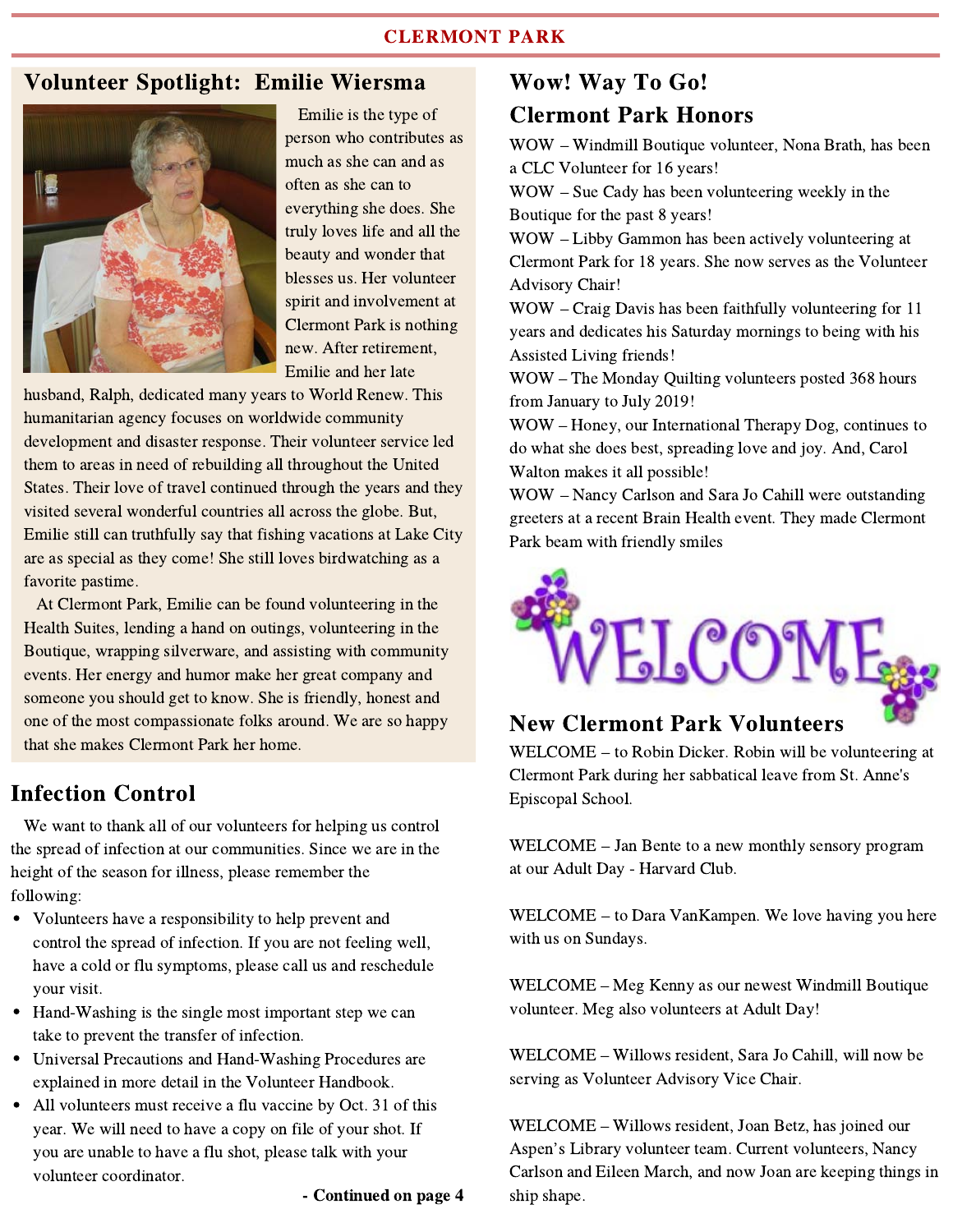# Welcome Tika to Someren Glen's Internship Program

 Investing in the future leadership for senior care communities is what Someren Glen's internship program through the Office of Volunteers is all about. This semester we are pleased to welcome Tika Adhikari, intern from Metropolitan State University of Denver. Tika is currently working on her Health Care Management degree. The internship is an immersive experience working with residents and management in a variety of disciplines that support Tika's career goals and course requirements. We are so pleased and delighted to have Tika join the team. Please welcome her as you see her throughout the community.



# Toys for God's Kids - A Volunteer Spotlight!

 Thanks to Dutch Van Maaren and all the resident volunteers who help make Toys for God's Kids possible! Toys for God's Kids recently featured on Fox 31, KDVR, and 9News, makes an impact spreading joy to kids throughout the world. Thanks to Dutch and his incredible team at Someren Glen and her sister communities, the little wooden cars assembled by volunteers and distributed through the military go out to kids around the world. Well done!



#### ...Infection Control ...Continued from page 3

Influenza is a viral infection that may cause fever, runny nose, cough, sore throat, fatigue and sometimes diarrhea and vomiting. Usually with the flu, but not always, there are higher fevers, more body aches, headaches and chills than seen with the common cold. The fever lasts 2-5 days, the runny/stuffy nose 1-2 weeks, and the cough 2-3 weeks. Flu symptoms start suddenly, often times with a fever greater than 101. However, it is important to note that not everyone with the flu will have a fever. You may not return to the community for 72 hours after flu symptoms have ceased.

 We appreciate everybody's help in controlling the spread of infection in our communities.